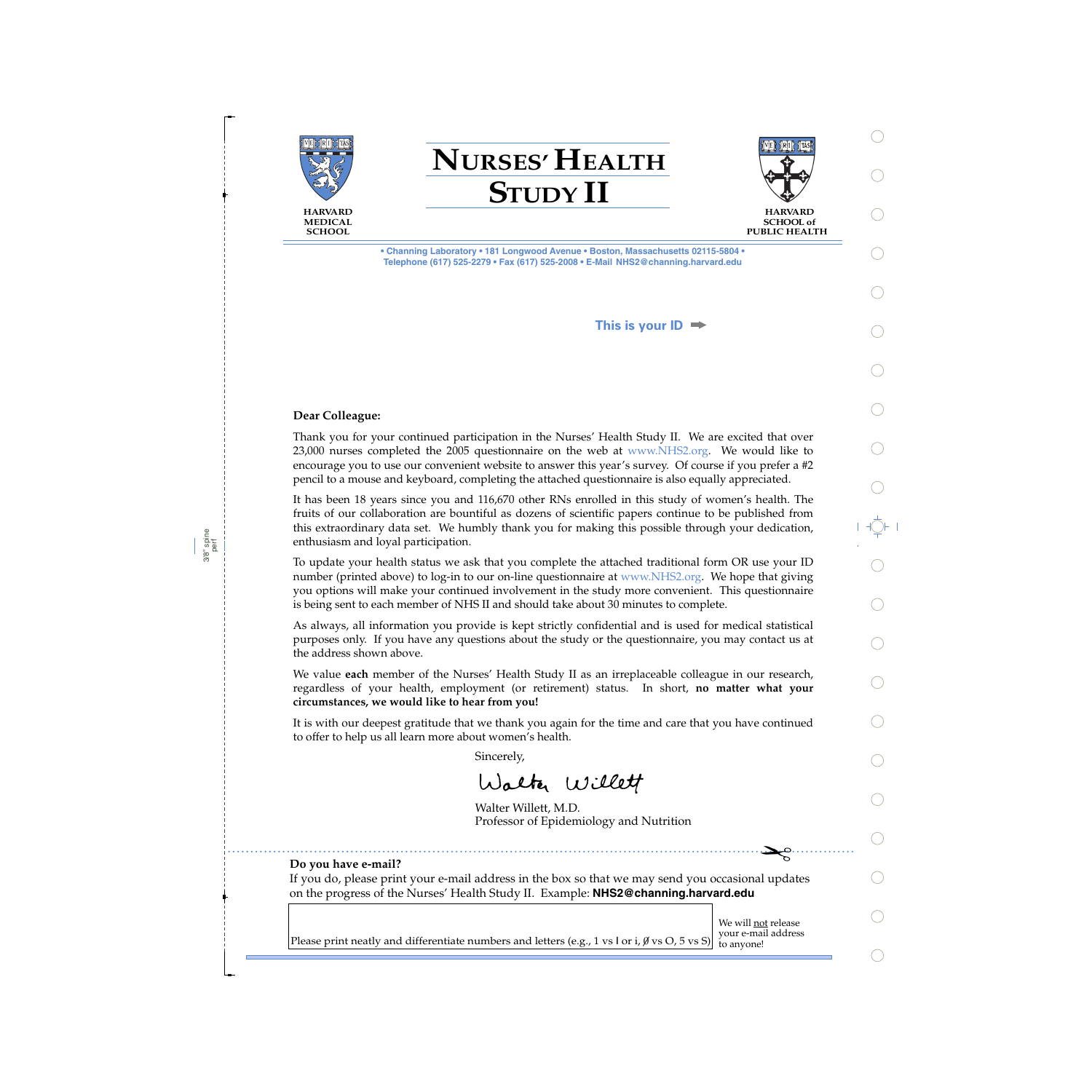# **HARVARD UNIVERSITY NURSES' HEALTH STUDY II**

# **INSTRUCTIONS**

# **INTERNET:**

Go to our website at www.NHS2.org and use your ID number (see front of this page) and your birth date to log in. Follow the instructions on the screen to complete the survey on-line.

# **PAPER FORM:**

Please use an ordinary No. 2 pencil to answer all questions. Fill in the appropriate response circles completely. The form is designed to be read by optical-scanning equipment, so it is important that you keep any write-in responses **within** the spaces provided and erase any incorrect marks completely. If you have comments, please write them on a separate piece of paper.



### **Mark "Yes" bubble and Year of Diagnosis bubble for each illness you have had diagnosed. EXAMPLE:**

**Before June '05 June 1 2005 May '07 to After June 1 2007 13. <sup>X</sup> Since June 2005, have you had any of these clinician-diagnosed illnesses? Leave blank for NO, mark here for YES** YEAR OF DIAGNOSIS **X** Myocardial infarction (heart attack) ■ Angina pectoris Confirmed by angiography? Coronary bypass, angioplasty, or stent Transient ischemic attack (TIA) No Yes **Y Y**

**Please fill in the circles completely; do not mark this way:** ⊘ **⊘** 

> 3/8" spine perf

- **Please tear off the cover letter (to preserve confidentiality) and return the questionnaire in the enclosed postage–paid envelope.**
- **If your name and address as printed on this questionnaire are no longer correct or are incomplete, or if you are providing your e-mail address, please make any necessary changes on the letter and return it to us.**
- **Thank you for completing the 2007 Nurses' Health Study II Questionnaire.**

**Federal research regulations require us to include the following information:** The risk of breach of confidentiality associated with participation in this study is very small. Your choice to participate in this study is completely voluntary and you may decline or withdraw at any time without penalty. You may skip any question you do not wish to answer. You will not receive monetary compensation for participating. If you have any questions regarding your rights as a research participant, you are encouraged to call a representative of the Human Subjects Committee at the Harvard School of Public Health (617-384-5480). There are no direct benefits to you from participating in this study.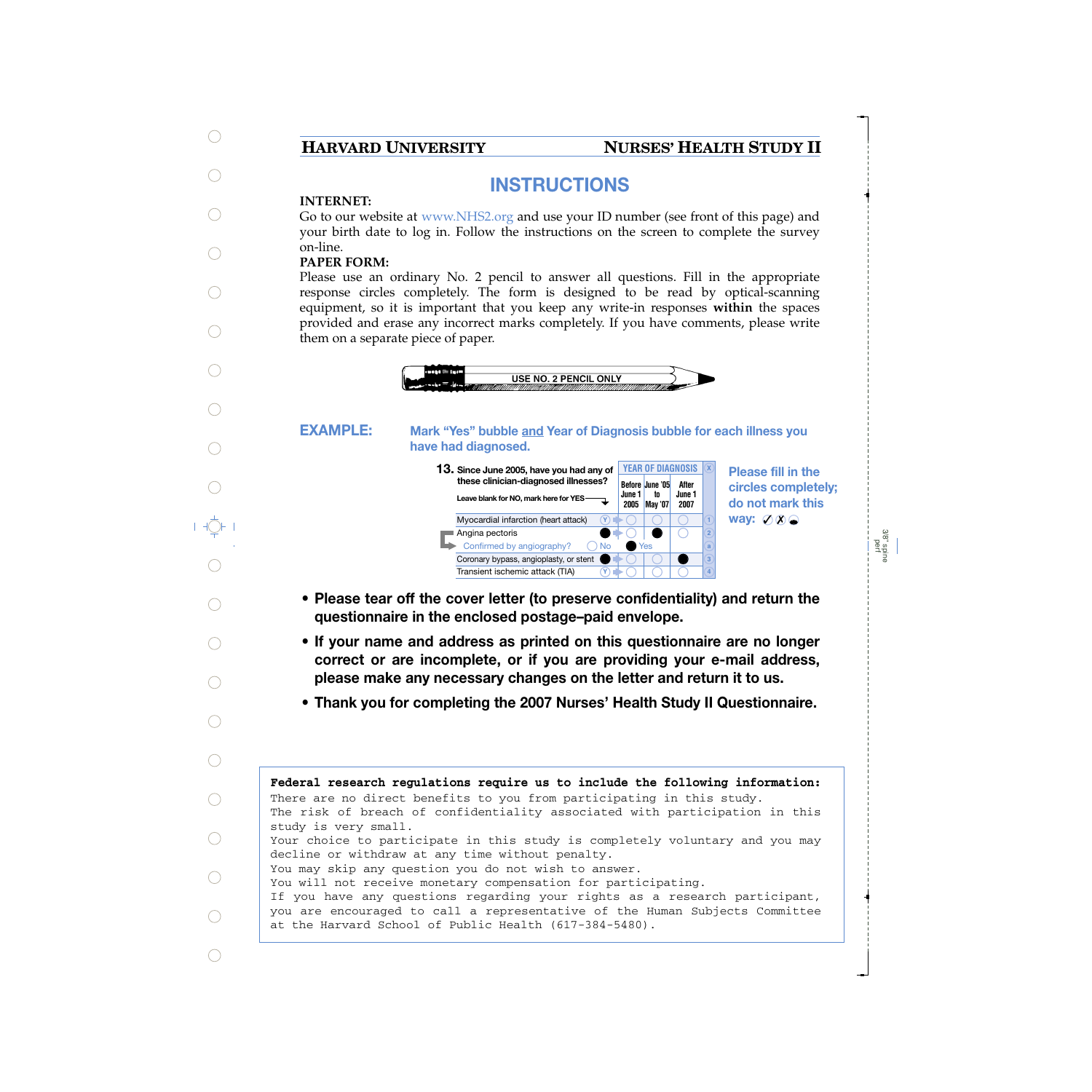|                                     | <b>PLEASE USE PENCIL!</b>                   | 2. SINCE JUNE 2005, have you been pregnant?                                                                                       |                                              |                                                  |                                                                                                |                                            |                                                  |                                                                                                                                                                                                                                                                                                                         |                |
|-------------------------------------|---------------------------------------------|-----------------------------------------------------------------------------------------------------------------------------------|----------------------------------------------|--------------------------------------------------|------------------------------------------------------------------------------------------------|--------------------------------------------|--------------------------------------------------|-------------------------------------------------------------------------------------------------------------------------------------------------------------------------------------------------------------------------------------------------------------------------------------------------------------------------|----------------|
| <b>CURRENT WEIGHT</b>               |                                             | No-Go to Question 3.                                                                                                              |                                              | <b>Yes (continue)</b>                            |                                                                                                |                                            |                                                  |                                                                                                                                                                                                                                                                                                                         |                |
| <b>POUNDS</b>                       |                                             |                                                                                                                                   | a) Are you currently pregnant?               |                                                  |                                                                                                |                                            |                                                  |                                                                                                                                                                                                                                                                                                                         |                |
|                                     |                                             | ○ No                                                                                                                              |                                              |                                                  | ◯ Yes-Continue with Part b, but do NOT fill in a bubble in Part b for your current pregnancy.  |                                            |                                                  |                                                                                                                                                                                                                                                                                                                         |                |
| $\left( 0\right)$<br>$\circledcirc$ | $\circledcirc$                              |                                                                                                                                   |                                              |                                                  | b) For each pregnancy ending after JUNE 1, 2005, fill in a response bubble for the year during |                                            |                                                  |                                                                                                                                                                                                                                                                                                                         |                |
| ⊕<br>$\odot$                        | $\circled{1}$                               |                                                                                                                                   | which each pregnancy ended.                  |                                                  |                                                                                                |                                            |                                                  |                                                                                                                                                                                                                                                                                                                         |                |
| $\circled{2}$<br>$^\copyright$      | $\circled{2}$                               |                                                                                                                                   |                                              |                                                  | <b>Pregnancies lasting</b><br><b>6 months or more</b>                                          |                                            | <b>Pregnancies lasting</b><br>less than 6 months |                                                                                                                                                                                                                                                                                                                         |                |
| $\circled{3}$<br>$\circled{3}$      | $\circled{3}$                               | <b>Calendar Year</b>                                                                                                              |                                              |                                                  | SINGLE BIRTHS TWINS/TRIPLETS MISCARRIAGES   INDUCED ABORTIONS                                  |                                            |                                                  |                                                                                                                                                                                                                                                                                                                         |                |
|                                     |                                             |                                                                                                                                   |                                              |                                                  |                                                                                                |                                            |                                                  |                                                                                                                                                                                                                                                                                                                         |                |
| $\circled{4}$<br>$\bigcirc$         | $\circled{4}$                               | 6/1/05 - 12/31/2005                                                                                                               |                                              |                                                  |                                                                                                |                                            |                                                  |                                                                                                                                                                                                                                                                                                                         |                |
| $\circled{5}$<br>$\circleds$        | $\circled{5}$                               | 2006                                                                                                                              |                                              |                                                  |                                                                                                |                                            |                                                  |                                                                                                                                                                                                                                                                                                                         | 3              |
| $\odot$<br>$\left( 6\right)$        | $\circledast$                               | 2007                                                                                                                              |                                              |                                                  |                                                                                                |                                            |                                                  |                                                                                                                                                                                                                                                                                                                         |                |
| $\circledR$                         | $\circledR$                                 | $2008+$                                                                                                                           |                                              |                                                  |                                                                                                |                                            |                                                  |                                                                                                                                                                                                                                                                                                                         |                |
| $\circled{8}$                       | $\circled{8}$                               | 3. Do you CURRENTLY use any of these forms of contraception? (Mark all that apply.)                                               |                                              |                                                  |                                                                                                |                                            |                                                  |                                                                                                                                                                                                                                                                                                                         |                |
| (၅)                                 | $\circledcirc$                              | <b>None</b>                                                                                                                       | O Oral contraceptive                         |                                                  | ( ) Condom                                                                                     | Depo Provera                               |                                                  |                                                                                                                                                                                                                                                                                                                         |                |
|                                     |                                             | Vasectomy                                                                                                                         | Foam/Jelly/Sponge                            |                                                  | ◯ Rhythm/NFP                                                                                   | Other hormonal contraceptive               |                                                  |                                                                                                                                                                                                                                                                                                                         |                |
|                                     |                                             | () Tubal Ligation                                                                                                                 |                                              | Diaphragm/Cervical cap                           | $\bigcap$ IUD                                                                                  | Other                                      |                                                  |                                                                                                                                                                                                                                                                                                                         |                |
|                                     |                                             | 4. SINCE JUNE 2005, have you used oral contraceptives (OCs)?                                                                      |                                              |                                                  |                                                                                                |                                            |                                                  |                                                                                                                                                                                                                                                                                                                         |                |
| $()$ Yes $\Rightarrow$              |                                             | a) How many months did you use OCs during the 24-month period between June 2005 and June 2007?                                    |                                              |                                                  |                                                                                                |                                            |                                                  |                                                                                                                                                                                                                                                                                                                         |                |
| → No                                |                                             | $() 2 - 4$<br>1 month or less                                                                                                     | $() 5 - 9$                                   | $() 10-14$                                       | $()15-19$<br>$\bigcap$ 20–24 months                                                            |                                            |                                                  |                                                                                                                                                                                                                                                                                                                         |                |
|                                     |                                             | b) Please indicate the brand and type of OC used longest during this time period. Refer to the OC                                 |                                              |                                                  |                                                                                                |                                            |                                                  |                                                                                                                                                                                                                                                                                                                         |                |
|                                     |                                             | Brand Code Sheet enclosed with this questionnaire and write the code in this box.                                                 |                                              |                                                  |                                                                                                |                                            |                                                  |                                                                                                                                                                                                                                                                                                                         |                |
|                                     |                                             | 5. Have your natural menstrual periods ceased PERMANENTLY?                                                                        |                                              |                                                  |                                                                                                |                                            |                                                  |                                                                                                                                                                                                                                                                                                                         |                |
|                                     | No: Premenopausal                           |                                                                                                                                   |                                              |                                                  |                                                                                                |                                            |                                                  |                                                                                                                                                                                                                                                                                                                         |                |
|                                     | Yes: No menstrual periods                   |                                                                                                                                   | <b>→ a) AGE natural</b>                      | <b>AGE</b>                                       |                                                                                                | b) For what reason did your periods cease? |                                                  |                                                                                                                                                                                                                                                                                                                         |                |
|                                     |                                             | ◯ Yes: Had menopause but now have                                                                                                 | periods                                      |                                                  | ) Natural                                                                                      | $\bigcap$ Surgical                         |                                                  |                                                                                                                                                                                                                                                                                                                         |                |
|                                     |                                             | periods induced by hormones                                                                                                       | ceased:                                      |                                                  |                                                                                                | Radiation or chemotherapy                  |                                                  |                                                                                                                                                                                                                                                                                                                         |                |
|                                     |                                             | $\bigcirc$ Not sure (e.g., started hormones prior to cessation of periods)                                                        |                                              |                                                  |                                                                                                |                                            |                                                  |                                                                                                                                                                                                                                                                                                                         |                |
|                                     |                                             | $6.$ Have you had your uterus removed?                                                                                            | $\bigcap$ No                                 | $\bigcap$ Yes $\longrightarrow$ Date of surgery: |                                                                                                | Before June 1, 2005                        | <b>After June 1, 2005</b>                        |                                                                                                                                                                                                                                                                                                                         |                |
|                                     |                                             | 7. Have you ever had either of your ovaries surgically removed?                                                                   |                                              |                                                  |                                                                                                |                                            |                                                  |                                                                                                                                                                                                                                                                                                                         |                |
| ) No<br>$Yes \implies$              |                                             | ◯ Yes → How many ovaries do you have remaining?<br>8. Since June 2005, have you used Evista (raloxifene) or Nolvadex (tamoxifen)? |                                              | ( ) None                                         | One                                                                                            | (0)(1)(2)(3)(4)(5)(6)(7)(8)(9)             |                                                  | 1)(2)(3)(4)(5)(6)                                                                                                                                                                                                                                                                                                       |                |
| <b>No</b>                           | Evista                                      | a) How many months have you used each drug during the 24 month period between June 2005 and June 2007?<br>○ Not Used              | $() 1-4$ months $() 5-9$                     | $() 10-14$                                       | $() 15 - 19$                                                                                   | $\bigcirc$ 20–24 months                    | () Used only after 6/07                          |                                                                                                                                                                                                                                                                                                                         | Έ              |
|                                     |                                             | Nolvadex () Not Used                                                                                                              | $() 1-4$ months $() 5-9$                     | $() 10 - 14$                                     | $() 15 - 19$                                                                                   | 20-24 months                               | $\bigcirc$ Used only after 6/07                  |                                                                                                                                                                                                                                                                                                                         | N              |
|                                     |                                             | b) Are you currently using Evista or Nolvadex?                                                                                    |                                              | $\bigcirc$ No, not currently                     | () Yes, Evista                                                                                 |                                            | () Yes, Nolvadex                                 |                                                                                                                                                                                                                                                                                                                         |                |
|                                     |                                             | 9. Are you currently using any over-the-counter (e.g., "herbal," "natural," or soy-based) preparations for hormone                |                                              |                                                  |                                                                                                |                                            |                                                  | $\left[\begin{smallmatrix} \mathbf{0} \end{smallmatrix}\right] \left(\begin{smallmatrix} \mathbf{0} \end{smallmatrix}\right) \left(\begin{smallmatrix} \mathbf{0} \end{smallmatrix}\right) \left[\begin{smallmatrix} \mathbf{0} \end{smallmatrix}\right] \left(\begin{smallmatrix} \mathbf{0} \end{smallmatrix}\right)$ |                |
|                                     |                                             | replacement or to treat post-menopausal symptoms? (Do NOT include food sources like tofu, soy milk, etc.)                         |                                              |                                                  |                                                                                                |                                            |                                                  | $\left  \left( 1\right) \left( 1\right) \left( 0\right) \right $ (a)                                                                                                                                                                                                                                                    |                |
| O No                                | $\bigcirc$ Yes $\blacksquare$ What type(s)? |                                                                                                                                   | $\bigcirc$ Soy estrogen products             |                                                  | $\bigcirc$ Natural progesterone cream or wild yam cream                                        |                                            |                                                  | 2) 2) 2                                                                                                                                                                                                                                                                                                                 |                |
|                                     |                                             |                                                                                                                                   | Dong quai (e.g., Rejuvex)                    |                                                  | Black cohosh (e.g., Remifemin)                                                                 |                                            | Other                                            | $3)$ $(3)$ $(3)$                                                                                                                                                                                                                                                                                                        |                |
| 10.                                 |                                             | Since June 2005, have you used prescription female hormones?                                                                      |                                              |                                                  |                                                                                                |                                            |                                                  | $\left( 4\right) (4) (4)$                                                                                                                                                                                                                                                                                               |                |
| $Yes \implies$                      |                                             | a) How many months did you use hormones since June 2005?                                                                          |                                              |                                                  |                                                                                                |                                            |                                                  | $5)$ $(5)$ $(5)$                                                                                                                                                                                                                                                                                                        | a)             |
| $\bigcirc$ No                       |                                             | $\bigcirc$ 1–4 months $\bigcirc$ 5–9                                                                                              | () 10–14<br>$()15-19$                        | $20 - 25$                                        | $26 - 30$                                                                                      | $\bigcirc$ 31-35<br>$\bigcirc$ 36+ months  |                                                  | $6)$ $6)$ $6$                                                                                                                                                                                                                                                                                                           |                |
|                                     |                                             | b) Are you currently using them (within the last month)?                                                                          |                                              |                                                  | Yes                                                                                            | () No If No, skip to Part d.               |                                                  | $7)$ $(7)$ $(7)$                                                                                                                                                                                                                                                                                                        | $\mathbf{b}$   |
|                                     |                                             |                                                                                                                                   |                                              |                                                  |                                                                                                |                                            |                                                  | 8)(8)(8)                                                                                                                                                                                                                                                                                                                |                |
|                                     |                                             | c) Mark the type(s) of hormones you are CURRENTLY using:                                                                          |                                              |                                                  |                                                                                                |                                            |                                                  |                                                                                                                                                                                                                                                                                                                         |                |
|                                     |                                             | <b>Combined:</b> $\bigcirc$ Prempro (cream)                                                                                       | ◯ Prempro (gold)                             |                                                  | Prempro (peach)                                                                                | () Prempro (light blue)                    |                                                  | $\left( \mathbf{9}\right) \left( \mathbf{9}\right) \left( \mathbf{9}\right)$                                                                                                                                                                                                                                            |                |
|                                     |                                             | Premphase                                                                                                                         | () Combipatch                                |                                                  | $\bigcirc$ FemHRT                                                                              |                                            |                                                  |                                                                                                                                                                                                                                                                                                                         |                |
|                                     |                                             | <b>Estrogen:</b> $\bigcirc$ Oral Premarin                                                                                         | ◯ Patch Estrogen                             |                                                  | () Vaginal Estrogen                                                                            | $\bigcirc$ Ogen                            |                                                  | $\mathfrak{f}$ ) $\mathfrak{f}$ ) $\mathfrak{f}$                                                                                                                                                                                                                                                                        |                |
|                                     |                                             | <b>Estrace</b>                                                                                                                    | ◯ Estratest                                  |                                                  | Other Estrogen (specify in box below)                                                          |                                            |                                                  | 2) (2) (2)                                                                                                                                                                                                                                                                                                              |                |
|                                     |                                             | Progesterone/Progestin: O Provera/Cycrin/MPA                                                                                      |                                              |                                                  | $\bigcirc$ Vaginal $\bigcirc$ Micronized (e.g., Prometrium)                                    |                                            |                                                  | $3)$ $(3)$ $(3)$                                                                                                                                                                                                                                                                                                        |                |
|                                     |                                             |                                                                                                                                   | $\bigcirc$ Other progesterone (specify type) |                                                  |                                                                                                |                                            |                                                  | $\left(4\right)$ $\left(4\right)$ $\left(4\right)$                                                                                                                                                                                                                                                                      |                |
|                                     |                                             | Other hormones CURRENTLY used (e.g., Tri-est), Specify:                                                                           |                                              |                                                  |                                                                                                |                                            |                                                  | $\boxed{5}$ $\boxed{5}$ $\boxed{5}$                                                                                                                                                                                                                                                                                     |                |
|                                     |                                             | d) If you used oral conjugated estrogen (e.g., Premarin) since June 2005, what dose did you usually take?                         |                                              |                                                  |                                                                                                |                                            |                                                  | $6)$ $6)$ $6)$                                                                                                                                                                                                                                                                                                          | $\overline{d}$ |
|                                     | $\bigcirc$ .30 mg/day or less               |                                                                                                                                   | $( )$ .45 mg/day                             |                                                  | $.625$ mg/day                                                                                  | $()$ .9 mg/day                             |                                                  | $\overline{7}$ $\overline{7}$ $\overline{7}$ $\overline{7}$                                                                                                                                                                                                                                                             |                |
|                                     | $\bigcirc$ 1.25 mg/day or higher            |                                                                                                                                   | <b>Unsure</b>                                |                                                  | Did not take oral conjugated estrogen                                                          |                                            |                                                  | $8)$ $(8)$ $(8)$                                                                                                                                                                                                                                                                                                        |                |
|                                     |                                             | e) What was your pattern of hormone use (Days per Month)?                                                                         |                                              |                                                  |                                                                                                |                                            |                                                  | $9)$ $(9)$ $(9)$                                                                                                                                                                                                                                                                                                        | $\mathbf e$    |
|                                     |                                             | Oral or Patch Estrogen: Days per Month  O Not used                                                                                |                                              | $\bigcirc$ <1 day/mo.                            | $\bigcirc$ 1-8 days                                                                            | $\bigcirc$ 19–26<br>$9 - 18$               |                                                  | 27+ days/mo.                                                                                                                                                                                                                                                                                                            |                |
|                                     | <b>Progesterone:</b>                        | Days per Month                                                                                                                    | ( ) Not used                                 | $()$ <1 day/mo.                                  | $\bigcirc$ 1-8 days                                                                            | $9 - 18$<br>$19 - 26$                      |                                                  | 27+ days/mo.                                                                                                                                                                                                                                                                                                            |                |
| 11.                                 |                                             | Do you currently smoke cigarettes?                                                                                                |                                              |                                                  |                                                                                                |                                            |                                                  |                                                                                                                                                                                                                                                                                                                         | $\vert$ 11)    |
| <b>No</b>                           |                                             | Yes Now many per day?                                                                                                             | $5 - 14$<br>$() 1 - 4$                       | $15 - 24$                                        | $25 - 34$                                                                                      | $35 - 44$                                  |                                                  |                                                                                                                                                                                                                                                                                                                         | $\mathbf{a}$   |
|                                     |                                             | 2. Have you ever had a migraine headache?                                                                                         |                                              |                                                  |                                                                                                | 45+ per day                                |                                                  |                                                                                                                                                                                                                                                                                                                         | (12)           |

perf

 $\bigcirc$  $\bigcirc$  $\bigcirc$  $\bigcirc$  $\bigcirc$  $\bigcirc$ 

 $\bigcirc$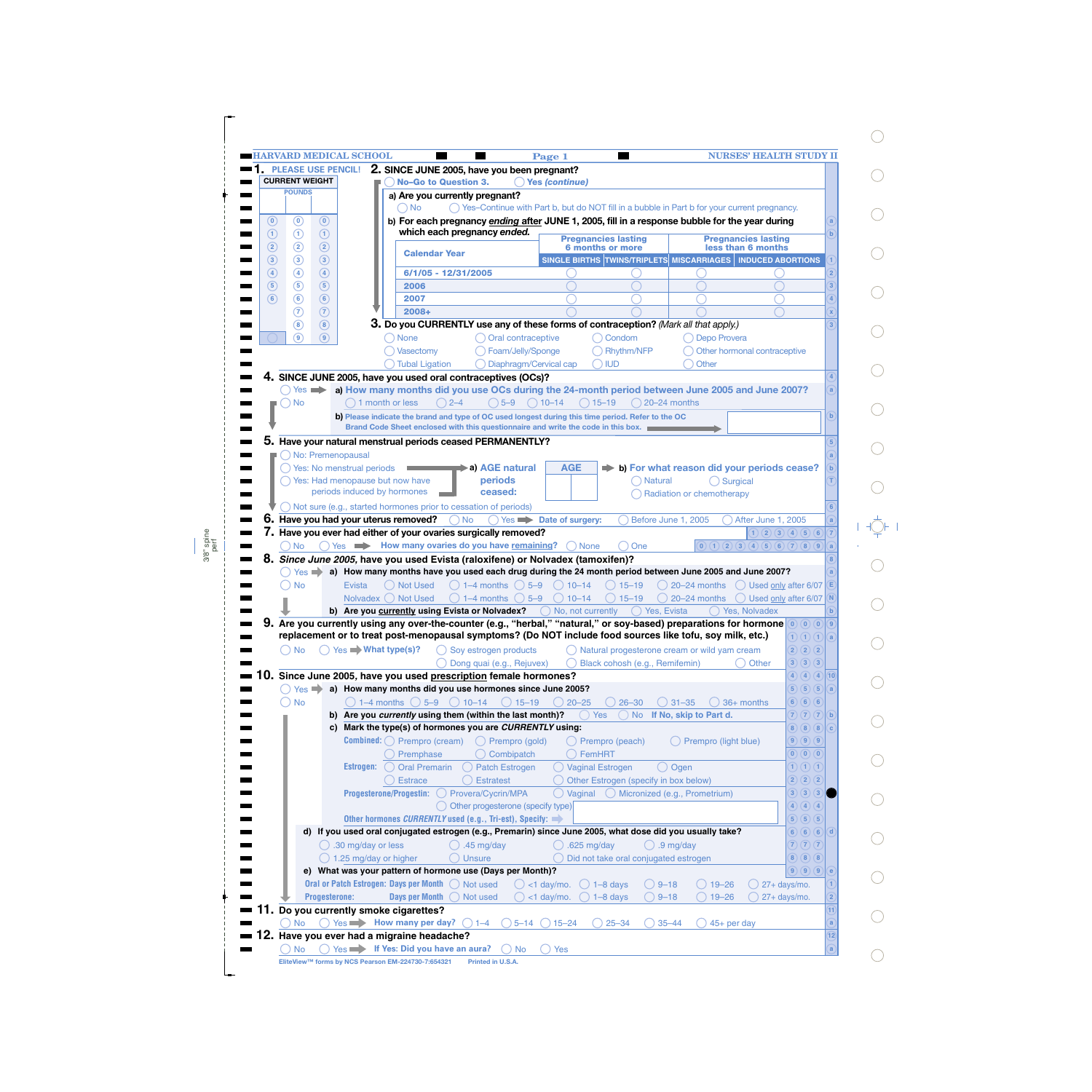|                                     | <b>HARVARD MEDICAL SCHOOL</b>                         |                                        |                    |                 |                                                             | Page 2                  | <b>NURSES' HEALTH STUDY II</b>                                       |
|-------------------------------------|-------------------------------------------------------|----------------------------------------|--------------------|-----------------|-------------------------------------------------------------|-------------------------|----------------------------------------------------------------------|
|                                     | 13. Since June 2005, have you had any of              |                                        |                    |                 | <b>YEAR OF DIAGNOSIS</b>                                    | (13)                    | 14. In the past two years have you had:<br>Yes, for<br>Yes, for      |
|                                     | these clinician-diagnosed illnesses?                  |                                        |                    | Before June '05 | After                                                       |                         | No<br>(If yes, mark all that apply)<br>screening<br>symptoms         |
|                                     | Leave blank for NO, mark here for YES-                |                                        | June 1             | to              | June 1                                                      |                         | $\binom{N}{k}$<br>$(\Upsilon)$<br>(Y)<br>A physical exam?            |
|                                     |                                                       |                                        | 2005               | <b>May '07</b>  | 2007                                                        |                         | $\circledR$<br>$\circledR$<br>Mammogram (or other breast imaging)? N |
|                                     | Myocardial infarction (heart attack)                  | $\left( \mathbf{V}\right)$             |                    |                 |                                                             |                         | $\circledcirc$<br>$\circledR$<br>(N)<br>Fasting blood sugar?         |
|                                     | Angina pectoris                                       | $^\circledR$                           |                    |                 |                                                             |                         | $(N)$ No<br>$(Y)$ Yes<br>Upper endoscopy?                            |
|                                     | Confirmed by angiography?                             | <b>No</b>                              |                    | Yes             |                                                             | a                       | $(N)$ No<br>$(Y)$ Yes<br>(Virtual) CT Colonoscopy?                   |
|                                     | Coronary bypass, angioplasty, or stent                | $\circled{r}$                          |                    |                 |                                                             | 3                       | $(Y)$ Yes<br>$(N)$ No<br>Colonoscopy?                                |
|                                     | Transient ischemic attack (TIA)                       | $\circledR$ i                          | 2                  |                 |                                                             |                         | $(Y)$ Yes<br>$(N)$ No<br>Sigmoidoscopy?                              |
| Stroke (CVA)                        |                                                       | $(\overline{Y})$                       |                    |                 |                                                             | $\overline{5}$          | Initial reason(s) you had Colonoscopy/Sigmoidoscopy?                 |
|                                     | Deep vein thrombosis/Pul. embolism                    | $\circledR$                            | O                  |                 |                                                             | $6 \overline{6}$        | () Visible blood<br>Occult fecal blood<br>Abdominal pain             |
| Melanoma                            |                                                       | $\circledR$ i                          | O                  |                 |                                                             | $\overline{7}$          | Family history of colon cancer<br>Diarrhea/constipation              |
|                                     | Basal cell skin cancer                                | $(\overline{\mathsf{Y}})$ i            | O                  |                 |                                                             | $\overline{\mathbf{8}}$ | Barium enema<br>() Follow-up of (virtual) CT colonoscopy             |
|                                     | Squamous cell skin cancer                             | $(\overline{Y})$ i                     |                    |                 |                                                             | $\overline{9}$          | Prior polyps<br>Asymptomatic or routine screening                    |
|                                     | Fibrocystic/other benign breast disease               | $^\circledR$                           |                    |                 |                                                             | (10)                    | 15. Regular Medication (mark if used regularly in past 2 years)      |
|                                     | Confirmed by breast biopsy?                           | No                                     |                    | Yes             |                                                             | $\mathbf a$             |                                                                      |
|                                     |                                                       |                                        |                    |                 |                                                             |                         | Acetaminophen (e.g., Tylenol)                                        |
|                                     | Confirmed by aspiration?                              | <b>No</b>                              |                    | Yes             |                                                             | b                       | Days/week:<br>$2 - 3$<br>$4 - 5$<br>6+ days<br>$\mathbf{1}$          |
|                                     | Breast cancer                                         | $(\Upsilon)$                           |                    |                 |                                                             | (11)                    | $() 1 - 2$<br>$3 - 5$<br>$6 - 14$<br>Total tabs/wk:<br>$15+$ tab     |
| Other cancer                        |                                                       | $\circledR$                            |                    |                 |                                                             | $\overline{12}$         | "Baby" or low dose aspirin (100 mg/tablet or less)                   |
|                                     | Specify site of                                       |                                        |                    |                 |                                                             |                         | $2 - 3$<br>Days/week:<br>$4 - 5$<br>$\mathbf 1$<br>$6+$ days         |
|                                     | other cancer:                                         |                                        |                    |                 |                                                             |                         | $) 1 - 2$<br>$3 - 5$<br>$6 - 14$<br>Total tabs/wk:<br>$15+$ tab      |
|                                     | Colon or rectal polyp (benign)                        | $\circled{r}$                          |                    |                 |                                                             | (13)                    | Aspirin or aspirin-containing products (325 mg/tablet or more)       |
|                                     | Ulcerative colitis/Crohn's                            | $\circledcirc$                         | ○                  |                 |                                                             | (14)                    | $2 - 3$<br>$4 - 5$<br>Days/week:<br>$6+$ days<br>$\mathbf{1}$        |
|                                     | Gastric or duodenal ulcer                             | $\left(\overline{\mathsf{Y}}\right)$ i | $(\ )$             |                 |                                                             | (15)                    | $() 1 - 2$<br>$3 - 5$<br>$6 - 14$<br>Total tabs/wk:<br>$15+$ tab     |
|                                     | Barrett's Esophagus                                   | $(\overline{\mathsf{Y}})$ i            |                    |                 |                                                             | (16)                    | Ibuprofen (e.g., Advil, Motrin, Nuprin)                              |
| Gallstones                          |                                                       | (Y)                                    |                    |                 |                                                             | (17)                    | Days/week:<br>$2 - 3$<br>$6+$ days<br>$4 - 5$<br>1                   |
|                                     | Did you have symptoms?<br>$()$ No                     |                                        | Yes                |                 |                                                             | $\mathbf a$             | $) 1 - 2$<br>$3 - 5$<br>Total tabs/wk:<br>$6 - 14$<br>$15+$ tab      |
|                                     | ◯ X-ray or ultrasound<br>How diagnosed?               |                                        |                    |                 | Other                                                       | b                       | Celebrex, Vioxx or Bextra (COX-2 inhibitors)                         |
|                                     | Cholecystectomy                                       | $(\mathsf{Y})$                         |                    |                 |                                                             | (18)                    | $2 - 3$<br>$4 - 5$<br>Days/week:<br>$\mathbf{1}$<br>$6+$ days        |
|                                     | Diabetes mellitus                                     | $\circledR$ i                          | ○                  |                 |                                                             | (19)                    | Other anti-inflammatory analgesics, 2+ times/week                    |
|                                     | Elevated cholesterol                                  | $\circledR$ .                          | O                  |                 |                                                             | $\left( 20 \right)$     | (e.g., Aleve, Naprosyn, Relafen, Ketoprofen, Anaprox)                |
|                                     | High blood pressure                                   | $\circledR$ i                          |                    |                 |                                                             | (21)                    | Thiazide diuretic<br>Lasix                                           |
|                                     | Endometriosis-1st diagnosis                           | $\circledR$                            |                    |                 |                                                             | $^{22}$                 | Calcium blocker (e.g., Calan, Procardia, Cardizem)                   |
|                                     | Confirmed by laparoscopy? (                           | ) No                                   | Yes                |                 |                                                             | $\mathbf{a}$            | Beta-blocker (e.g., Inderal, Lopressor, Tenormin, Corgard)           |
|                                     | Uterine fibroids-1st diagnosis                        | $\circledR$                            |                    |                 |                                                             | $\left( 23\right)$      | ACE Inhibitors (e.g., Capoten, Vasotec, Zestril)                     |
|                                     | Confirmed by pelvic exam?<br>()No                     |                                        | ) Yes              |                 |                                                             | a                       | Angiotensin receptor blocker [e.g., valsartan (Diovan),              |
|                                     | Confirmed by ultrasound/<br>$\bigcap$ No              |                                        | Yes                |                 |                                                             | $\mathbf{b}$            | Iosartan (Cozaar), irbesartan (Avapro)]                              |
|                                     | hvsterectomv'<br>Kidney stones                        | $\circledR$                            |                    |                 |                                                             | (24)                    | Other antihypertensive (e.g., clonidine, doxazosin)                  |
|                                     | <b>Multiple Sclerosis</b>                             | $\circledR$ i                          | ∩                  |                 |                                                             | (25)                    | "Statin" cholesterol-lowering drug:                                  |
|                                     | Asthma, doctor diagnosed                              | $\circledR$                            | €                  |                 |                                                             | (26)                    | Mevacor (lovastatin)<br>() Zocor (simvastatin)<br>Crestor            |
|                                     | Emphysema/Chronic Bronchitis DrDx                     | $\circled{r}$                          | €                  |                 |                                                             | $\overline{27}$         |                                                                      |
|                                     |                                                       |                                        | Œ                  |                 |                                                             |                         | Pravachol (pravastatin) D Lipitor (atorvastatin)<br>Lescol           |
|                                     | Pneumonia, x-ray confirmed                            | $(\mathsf{Y})$                         |                    |                 |                                                             | (28)                    | Other cholesterol-lowering drug [e.g., niacin, Lopid (gemfibrozil),  |
|                                     | Graves' Disease/Hyperthyroidism                       | $\circledcirc$ i                       |                    |                 |                                                             | (29)                    | Tricor (fenofibrate), Questran (cholestyramine), Colestin, Zetia]    |
|                                     | Hypothyroidism                                        | $(\mathsf{Y})$ i                       |                    |                 |                                                             | (30)                    | Steroids taken orally (e.g., Prednisone, Decadron, Medrol)           |
|                                     | Hyperparathyroidism                                   | $\circledR$ i                          | 8                  |                 |                                                             | (31)                    | Insulin<br>Oral hypoglycemic medication                              |
|                                     | Thyroid nodule (benign)                               | $(\overline{\mathsf{Y}})$ .            | Œ                  |                 |                                                             | $\overline{32}$         | Thyroid hormone (e.g., Sythroid, Levothroid, extract)                |
| Gout                                |                                                       | $\circledR$ i                          | 0                  |                 |                                                             | (33)                    | SSRI's (e.g., Prozac, Zoloft, Paxil, Celexa)                         |
|                                     | SLE (systemic lupus)                                  | $(\overline{\mathsf{Y}})$ is           | Œ                  |                 |                                                             | $\overline{34}$         | Other antidepressants (e.g., Elavil, Tofranil, Pamelor)              |
|                                     | Rheumatoid arthritis, Doctor Dx                       | $\circledR$ i                          | 0                  |                 |                                                             | (35)                    | Minor tranquilizers (e.g., Valium, Xanax, Ativan, Librium)           |
| Other arthritis                     |                                                       | $(\overline{\mathsf{Y}})$ is           | 0                  |                 |                                                             | (36)                    | Prilosec, Nexium, Prevacid (lansoprazole), Protonix, Aciphex         |
|                                     | Depression, clinician Dx                              | $(\Upsilon)$                           | $(\ )$             |                 |                                                             | (37)                    | H <sub>2</sub> blocker (e.g., Pepcid, Tagamet, Zantac, Axid)         |
|                                     | Other major illness or surgery since                  | $\left( \mathbf{V}\right)$             |                    |                 |                                                             | 38                      | Fosamax, Actonel, or other bisphosphonate                            |
| June 2005                           |                                                       |                                        |                    |                 |                                                             |                         | No regular medication                                                |
| Please specify:                     | Date:                                                 | 0)(1)(2)                               | $\left( 3 \right)$ | $\circled{4}$   | (5)(6)(7)(8)(9)                                             |                         | Other regular medications (no need to specify)                       |
|                                     |                                                       | (0)(1)(2)(3)                           | (4)                |                 | (5)(6)(7)(8)(9)                                             |                         | 16. Is this your correct date of birth? $\implies$                   |
|                                     |                                                       |                                        |                    |                 | $(0)$ $(1)$ $(2)$ $(3)$ $(4)$ $(5)$ $(6)$ $(7)$ $(8)$ $(9)$ |                         | Yes<br>If no, please                                                 |
| 1) (1) (1) (1) (1) (1) (1)          |                                                       |                                        |                    |                 | $1)$ (6) (07) (A)                                           |                         | write correct<br><b>No</b><br><b>START CONTINUES</b>                 |
|                                     | <b>FOR OFFICE USE ONLY</b><br>$(2)(2)(2)(2)(2)(2)$ CA |                                        |                    |                 | (2)(7)(08)(B)                                               |                         | date.<br><b>MONTH</b><br><b>DAY</b><br><b>YEAR</b>                   |
|                                     |                                                       |                                        |                    |                 |                                                             |                         | 17. In the past two years, have you had two weeks or                 |
| $(a)$ $(a)$ $(a)$ $(a)$ $(a)$ $(a)$ | (0)(1)(2)(3)(4)(5)(6)(7)                              |                                        | (8)(9)             |                 | (3)(8)(09)(C)                                               |                         |                                                                      |

**Copyright © 2007 President of Fellows of Harvard College. All rights reserved worldwide.**

3/8" spine perf

 $\bigcirc$ 

 $\bigcirc$ 

 $\bigcirc$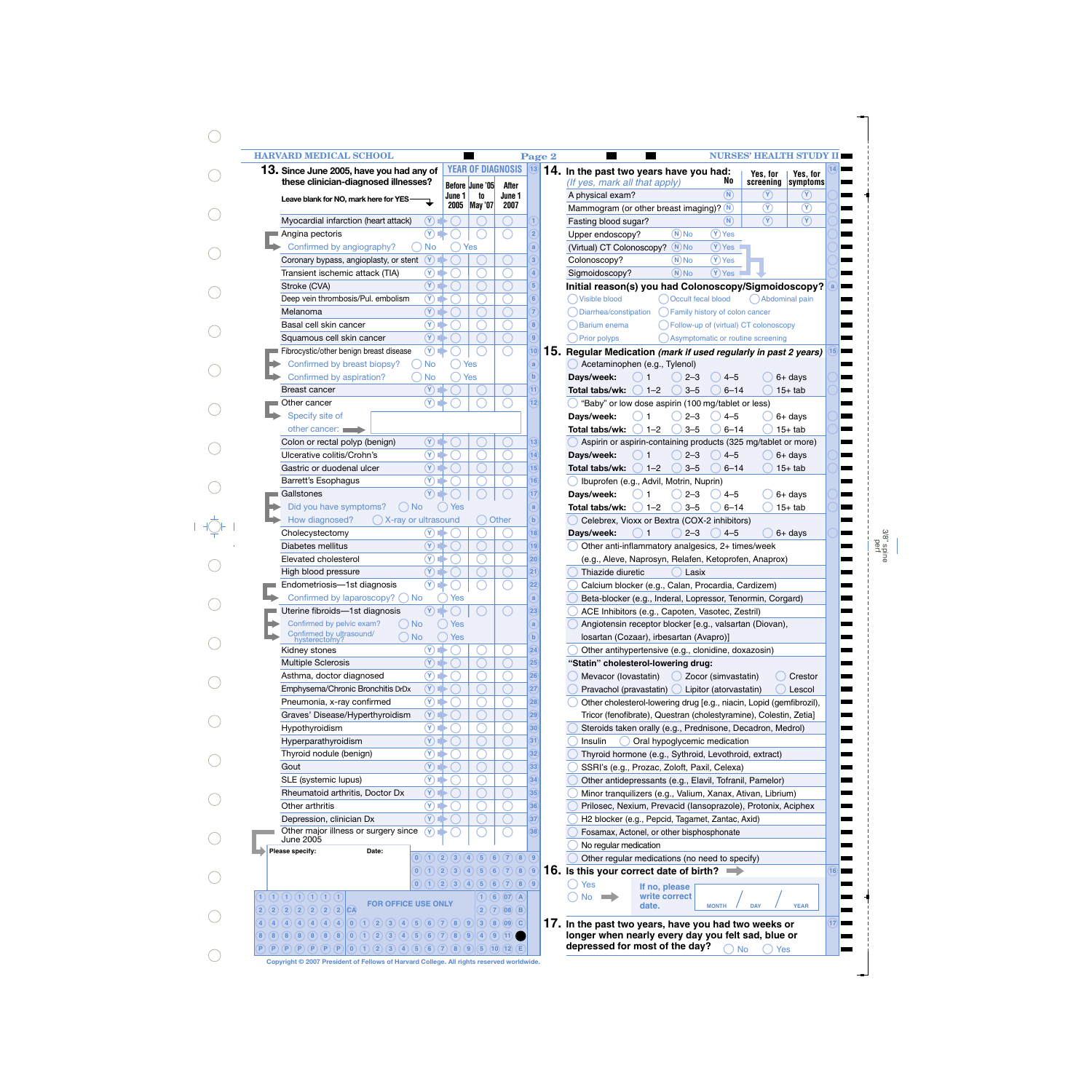|                                                                                                        |                                                                                      | <b>HARVARD MEDICAL SCHOOL</b> |                                                                                 |                    |                                                                                                       | Page 3                                                                                                  |                 |                      |                                      |                                                                                                    |                                       |                    |         | <b>NURSES' HEALTH STUDY II</b> |
|--------------------------------------------------------------------------------------------------------|--------------------------------------------------------------------------------------|-------------------------------|---------------------------------------------------------------------------------|--------------------|-------------------------------------------------------------------------------------------------------|---------------------------------------------------------------------------------------------------------|-----------------|----------------------|--------------------------------------|----------------------------------------------------------------------------------------------------|---------------------------------------|--------------------|---------|--------------------------------|
|                                                                                                        |                                                                                      |                               |                                                                                 |                    |                                                                                                       | 8. Do you currently take multi-vitamins? (Please report other individual vitamins in the next section.) |                 |                      |                                      |                                                                                                    |                                       |                    |         |                                |
| <b>No</b>                                                                                              |                                                                                      |                               | $\bigcirc$ Yes $\bigcirc$ a) How many do you take per week?                     |                    |                                                                                                       | $( ) 2$ or less                                                                                         | $3 - 5$         |                      | $( ) 6 - 9$                          |                                                                                                    | $( ) 10$ or more                      |                    |         |                                |
|                                                                                                        |                                                                                      |                               |                                                                                 |                    |                                                                                                       | b) What specific brand (or equivalency) do you usually take?                                            |                 |                      |                                      |                                                                                                    |                                       |                    |         |                                |
|                                                                                                        |                                                                                      |                               | ( ) Centrum Silver                                                              |                    | ( Centrum                                                                                             | O Other                                                                                                 |                 |                      |                                      |                                                                                                    |                                       |                    |         |                                |
|                                                                                                        |                                                                                      |                               | $( )$ Theragran M                                                               |                    | One-A-Day Essential                                                                                   |                                                                                                         |                 |                      |                                      | e.g., AARP Alphabet II Formula 643 Multivitamins and Minerals                                      |                                       |                    |         |                                |
|                                                                                                        |                                                                                      |                               |                                                                                 |                    |                                                                                                       | Not counting multi-vitamins, do you take any of the following preparations?                             |                 |                      |                                      |                                                                                                    |                                       |                    |         |                                |
| a) Vitamin A                                                                                           | ) No                                                                                 |                               | Yes, seasonal only                                                              | lf.                | Dose per                                                                                              | Less than                                                                                               |                 | $\bigcirc$ 10,000 to |                                      | $\bigcirc$ 16,000 to                                                                               | $(\ )$                                | 23,000 IU          |         | ◯ Don't                        |
|                                                                                                        |                                                                                      |                               | Yes, most months                                                                | Yes,               | day:                                                                                                  | 10,000 IU                                                                                               |                 | 15,000 IU            |                                      | 22,000 IU                                                                                          |                                       | or more            |         | know                           |
| b) Potassium                                                                                           | $\bigcirc$ No                                                                        |                               | $($ $)$ Yes $\qquad \qquad \qquad$                                              | If Yes,            | Dose per                                                                                              | $( )$ Less than                                                                                         | $\bigcirc$ 3 to |                      |                                      | $()$ 11 to                                                                                         |                                       | ( ) 21 mEq         |         | ○ Don't                        |
|                                                                                                        |                                                                                      |                               |                                                                                 |                    | day:                                                                                                  | $2.5$ mEq (100 mg)                                                                                      |                 | 10 <sub>mEq</sub>    |                                      | 20 mEg                                                                                             |                                       | or more            |         | know                           |
| c) Vitamin C                                                                                           | $\bigcirc$ No                                                                        |                               | () Yes, seasonal only                                                           | lf                 | Dose per                                                                                              | Less than                                                                                               |                 | $( ) 400$ to         |                                      | ( ) 750 to                                                                                         |                                       | $( ) 1300$ mg      |         | ) Don't                        |
|                                                                                                        |                                                                                      |                               | Yes, most months                                                                | Yes.               | day:                                                                                                  | 400 mg                                                                                                  |                 | 700 mg               |                                      | 1250 mg                                                                                            |                                       | or more            |         | know                           |
| d) Vitamin B <sub>6</sub>                                                                              | $\bigcirc$ No                                                                        | Yes                           |                                                                                 | If Yes,            | Dose per                                                                                              | Less than                                                                                               |                 | $\big)$ 50 to        |                                      | ( ) 100 to                                                                                         |                                       | $( ) 150$ mg       |         | $\bigcirc$ Don't B6            |
|                                                                                                        |                                                                                      |                               |                                                                                 |                    | day:                                                                                                  | 50 mg                                                                                                   |                 | 99 mg                |                                      | $149$ mg                                                                                           |                                       | or more            |         | know                           |
| e) Vitamin E                                                                                           | $\bigcirc$ No                                                                        | $()$ Yes $\blacksquare$       |                                                                                 | If Yes, 1          | Dose per                                                                                              | Less than                                                                                               |                 | ( ) 100 to           |                                      | 300 to                                                                                             |                                       | 600 IU             |         | ) Don't                        |
|                                                                                                        |                                                                                      |                               |                                                                                 |                    | day:                                                                                                  | 100 IU                                                                                                  |                 | <b>250 IU</b>        |                                      | 500 IU                                                                                             |                                       | or more            |         | know                           |
|                                                                                                        |                                                                                      |                               |                                                                                 |                    | <b>Natural</b><br>Type:                                                                               | Regular (dl)                                                                                            |                 | ) Unknown            |                                      |                                                                                                    |                                       |                    |         |                                |
| f) Calcium                                                                                             | $()$ No                                                                              | $()$ Yes                      |                                                                                 | If Yes,            | Dose per day                                                                                          | Less than                                                                                               |                 | $\bigcirc$ 600 to    |                                      | 901 to                                                                                             |                                       | $\bigcirc$ 1501 mg |         | ◯ Don't  CA                    |
| (Include Calcium in Tums, etc.)                                                                        |                                                                                      |                               |                                                                                 |                    | (elemental calcium):                                                                                  | 600 mg                                                                                                  |                 | 900 mg               |                                      | 1500 mg                                                                                            |                                       | or more            |         | know                           |
| g) Selenium                                                                                            | O No                                                                                 | Yes                           |                                                                                 | If Yes,            | Dose per                                                                                              | Less than                                                                                               | $\big)80$ to    |                      |                                      | ( ) 140 to                                                                                         |                                       | 260 mcg            |         | Don't                          |
|                                                                                                        |                                                                                      |                               |                                                                                 |                    | day:                                                                                                  | 80 mcg                                                                                                  |                 | $130 \text{ mcg}$    |                                      | <b>250 mcg</b>                                                                                     |                                       | or more            |         | know                           |
| h) Vitamin D                                                                                           | $\bigcirc$ No                                                                        |                               | Yes, seasonal only                                                              | lf.                | Dose per                                                                                              | Less than                                                                                               |                 | $300$ to             |                                      | 600 to                                                                                             |                                       | $( ) 1000$ IU      |         | Don't                          |
|                                                                                                        |                                                                                      |                               |                                                                                 | Yes,               |                                                                                                       | 300 IU                                                                                                  |                 | 500 IU               |                                      | 900 IU                                                                                             |                                       |                    |         | know                           |
| n calcium supplement or separately)                                                                    |                                                                                      |                               | Yes, most months                                                                |                    | day:                                                                                                  |                                                                                                         |                 | $25$ to              |                                      | $\bigcirc$ 75 to                                                                                   |                                       | or more            |         |                                |
| i) Zinc                                                                                                | ( ) No                                                                               | <b>Yes</b>                    |                                                                                 | If Yes,            | Dose per                                                                                              | Less than                                                                                               |                 |                      |                                      |                                                                                                    |                                       | $\Box$ ) 101 mg    |         | Don't                          |
|                                                                                                        |                                                                                      |                               |                                                                                 |                    | day:                                                                                                  | 25 <sub>mg</sub>                                                                                        |                 | 74 mg                |                                      | 100 mg                                                                                             |                                       | or more            |         | know                           |
| 9. Are there other                                                                                     |                                                                                      |                               | Metamucil/Citrucel                                                              |                    | Beta-carotene                                                                                         | Chromium                                                                                                |                 | <b>Folic Acid</b>    |                                      | $\bigcirc$ DHEA                                                                                    |                                       |                    |         |                                |
| supplements                                                                                            |                                                                                      |                               | ◯ Cod Liver Oil                                                                 |                    | ) Magnesium                                                                                           | Lecithin                                                                                                |                 | <b>B-Complex</b>     |                                      | ◯ Iron                                                                                             | $\bigcirc$ Other (Please specify)     |                    |         |                                |
| that you take on                                                                                       |                                                                                      |                               | $()$ Vitamin B <sub>12</sub>                                                    |                    | ) Melatonin                                                                                           | Coenzyme Q <sub>10</sub>                                                                                |                 | C Ginkgo Biloba      |                                      |                                                                                                    |                                       |                    |         |                                |
|                                                                                                        |                                                                                      |                               |                                                                                 |                    |                                                                                                       |                                                                                                         |                 |                      |                                      |                                                                                                    |                                       |                    |         |                                |
| a regular basis?                                                                                       |                                                                                      |                               | <b>Flax Seed Oil</b><br><b>Flax Seed</b><br>to your beverages or food each day? | ) Niacin           | ) Fish oil                                                                                            | Choline<br>Evening Primrose () Glucosamine/Chondroitin                                                  |                 | () Lycopene          |                                      | tsp.                                                                                               |                                       |                    |         | $(20)$ $(21)$<br>$\alpha$      |
| $\blacksquare$ 20. How many teaspoons of sugar do you add<br>21. What brand and type of cold breakfast |                                                                                      |                               |                                                                                 |                    |                                                                                                       | Specify cereal brand & type<br>(e.g., Kellogg's Raisin Bran)                                            |                 |                      |                                      |                                                                                                    |                                       |                    |         | (0)(1)(2)(3)(4)(5)(6)(7)(8)(9) |
| cereal do you usually eat?                                                                             |                                                                                      |                               |                                                                                 |                    |                                                                                                       |                                                                                                         |                 |                      |                                      |                                                                                                    |                                       |                    |         | (0)(1)(2)(3)(4)(5)(6)(7)(8)(9) |
|                                                                                                        | Don't eat cold breakfast cereal.                                                     |                               |                                                                                 |                    |                                                                                                       |                                                                                                         |                 |                      |                                      |                                                                                                    |                                       |                    |         | (0)(1)(2)(3)(4)(5)(6)(7)(8)(9) |
|                                                                                                        |                                                                                      |                               |                                                                                 |                    |                                                                                                       | = 22. What form of margarine or spread do you usually use (exclude pure butter)? $\implies$             |                 |                      |                                      | What specific brand & type of margarine<br>(e.g., Shedd's Country Crock plus calcium and vitamins) |                                       |                    |         |                                |
| <b>None</b>                                                                                            | Form?                                                                                | <b>Stick</b>                  | Tub                                                                             |                    | Spray                                                                                                 | Saueeze (liquid)                                                                                        |                 |                      |                                      |                                                                                                    |                                       |                    |         |                                |
|                                                                                                        | Type?                                                                                | Reg                           |                                                                                 | Light              | <b>Nonfat</b>                                                                                         |                                                                                                         |                 |                      |                                      |                                                                                                    |                                       |                    |         |                                |
|                                                                                                        |                                                                                      |                               |                                                                                 |                    |                                                                                                       | 23. For each food listed, fill in the circle indicating how often on average                            |                 |                      |                                      |                                                                                                    |                                       |                    |         |                                |
|                                                                                                        |                                                                                      |                               |                                                                                 |                    | you have used the amount specified during the past year.                                              |                                                                                                         |                 |                      |                                      | <b>AVERAGE USE LAST YEAR</b>                                                                       |                                       |                    |         |                                |
|                                                                                                        |                                                                                      |                               |                                                                                 |                    |                                                                                                       | Never, or less than                                                                                     |                 | $1-3$ per            | 1 per                                | $2-4$ per $5-6$ per                                                                                | $\overline{1}$                        | $2 - 3$            | $4 - 5$ | $6+$                           |
| $(Ch)$ $(rb)$ $(cf)$ $\int$ sw) $(gn)$ $(t)$ $(k)$ $(w)$                                               |                                                                                      |                               |                                                                                 | <b>DAIRY FOODS</b> |                                                                                                       | once per month                                                                                          |                 | month                | week                                 | week                                                                                               | week per day per day per day per day  |                    |         |                                |
|                                                                                                        |                                                                                      |                               |                                                                                 |                    | Skim milk                                                                                             |                                                                                                         |                 |                      | $\left(\mathsf{w}\right)$            |                                                                                                    | D)                                    |                    |         |                                |
| (0)(1)(2)(3)(4)(5)(9)                                                                                  |                                                                                      |                               | Milk (8 oz. glass)                                                              |                    | 1 or 2 % milk                                                                                         |                                                                                                         |                 |                      | $\left(\overline{\mathsf{W}}\right)$ |                                                                                                    | D)                                    |                    |         |                                |
| s                                                                                                      | M                                                                                    |                               |                                                                                 |                    | Whole milk                                                                                            |                                                                                                         |                 |                      | $\overline{w}$                       |                                                                                                    | $\circ$                               |                    |         |                                |
| (0)(0)                                                                                                 | $\left[0\right]$ $\left[0\right]$ $\left[0\right]$ $\left[0\right]$ $\left[0\right]$ |                               |                                                                                 |                    | Soy milk                                                                                              |                                                                                                         |                 |                      | $\left(\overline{\mathsf{w}}\right)$ |                                                                                                    | $\left( \mathsf{D}\right)$            |                    |         |                                |
| (1)(1)(1)(1)(1)(1)(1)(1)(1)                                                                            |                                                                                      |                               |                                                                                 |                    | Cream, e.g., coffee, whipped or sour cream (1 Tbs)                                                    |                                                                                                         |                 |                      | $\overline{w}$                       |                                                                                                    | $\circ$                               |                    |         |                                |
| (2)(2)<br>$\left( 2\right)$<br>(2)                                                                     | (2)(2)(2)                                                                            |                               | Non-dairy coffee whitener (1 Tbs)                                               |                    |                                                                                                       |                                                                                                         |                 |                      | $\left(\overline{\mathsf{W}}\right)$ |                                                                                                    | $\left( \mathsf{D}\right)$            |                    |         |                                |
| (3)(3)                                                                                                 | (3)(3)(3)(3)(3)                                                                      |                               |                                                                                 |                    | Frozen yogurt, sherbet or low-fat ice cream (1 cup)                                                   |                                                                                                         |                 |                      | $\left(\widehat{\mathbf{W}}\right)$  |                                                                                                    | (D                                    |                    |         |                                |
| (4)(4)<br>(4)<br>(4)                                                                                   | (4)(4)(4)                                                                            |                               | Regular ice cream (1 cup)                                                       |                    |                                                                                                       |                                                                                                         |                 |                      | $\left(\overline{\mathsf{W}}\right)$ |                                                                                                    | $\left( \mathsf{D}\right)$            |                    |         |                                |
| $\overline{\mathbf{5}}$<br>(5)                                                                         | (5)(5)(5)(5)(5)                                                                      |                               | Yogurt                                                                          |                    | Low-carb, artificially sweetened or plain                                                             |                                                                                                         |                 |                      | $\circled{w}$                        |                                                                                                    | $\circ$                               |                    |         |                                |
| (6)(6)                                                                                                 | (6)(6)(6)(6)(6)                                                                      |                               | (1 cup)                                                                         |                    | Sweetened-with fruit or other flavoring                                                               |                                                                                                         |                 |                      | $\left(\overline{\mathsf{W}}\right)$ |                                                                                                    | $\left( \mathsf{D}\right)$            |                    |         |                                |
| 7)(7)(7)                                                                                               | (7)(7)(7)(7)(7)                                                                      |                               |                                                                                 |                    | Pure Butter                                                                                           |                                                                                                         |                 |                      | $\circled{w}$                        |                                                                                                    | $\circ$                               |                    |         |                                |
| (8)(8)(8)(8)(8)(8)(8)<br>8 <sup>°</sup>                                                                |                                                                                      |                               | Spreads added to<br>food or bread;                                              |                    | Margarine                                                                                             |                                                                                                         |                 |                      | $(\mathbf{W})$                       |                                                                                                    | $\left( \mathsf{D}\right)$            |                    |         |                                |
| (9)(9)(9)(9)(9)(9)(9)                                                                                  |                                                                                      |                               | exclude use in                                                                  |                    | "Spreadable butter" -                                                                                 |                                                                                                         |                 |                      |                                      |                                                                                                    |                                       |                    |         |                                |
|                                                                                                        |                                                                                      |                               | cooking                                                                         |                    | butter/oil blend                                                                                      |                                                                                                         |                 |                      | $\circledR$                          |                                                                                                    | $\circ$                               |                    |         |                                |
| $\bigcap$ $\bigcap$ $\bigcap$ $\bigcap$ $\bigcap$ $\bigcap$ $\bigcap$ $\bigcap$ $\bigcap$              |                                                                                      |                               |                                                                                 |                    |                                                                                                       |                                                                                                         |                 |                      | $\left(\overline{\mathsf{W}}\right)$ |                                                                                                    | $\left( \mathsf{D}\right)$            |                    |         |                                |
| $\overline{2}$                                                                                         |                                                                                      |                               | Cottage or ricotta cheese (1/2 cup)<br>Cream cheese (1 oz.)                     |                    |                                                                                                       |                                                                                                         |                 |                      | $\circled{w}$                        |                                                                                                    | $\circ$                               |                    |         |                                |
| (2)(2)(2)(2)(2)(2)                                                                                     |                                                                                      |                               |                                                                                 |                    |                                                                                                       |                                                                                                         |                 |                      |                                      |                                                                                                    |                                       |                    |         |                                |
| (4)(4)(4)(4)(4)(4)<br>8)(8)(8)(8)(8)(8)(8)                                                             |                                                                                      |                               |                                                                                 |                    | Other cheese, e.g., American, cheddar, etc., plain or<br>as part of a dish (1 slice or 1 oz. serving) |                                                                                                         |                 |                      | $\widehat{(\mathsf{W})}$             |                                                                                                    | $\left( \overline{\mathsf{D}}\right)$ |                    |         |                                |

 $\begin{picture}(20,5) \put(0,0){\line(1,0){10}} \put(15,0){\line(1,0){10}} \put(15,0){\line(1,0){10}} \put(15,0){\line(1,0){10}} \put(15,0){\line(1,0){10}} \put(15,0){\line(1,0){10}} \put(15,0){\line(1,0){10}} \put(15,0){\line(1,0){10}} \put(15,0){\line(1,0){10}} \put(15,0){\line(1,0){10}} \put(15,0){\line(1,0){10}} \put(15,0){\line(1,$  $\bigcirc$  $\bigcirc$  $\bigcirc$  $\bigcirc$  $\bigcirc$  $\bigcirc$  $\bigcirc$  $\bigcirc$  $\bigcirc$  $\bigcirc$  $\bigcirc$ 

 $\bigcirc$ 

 $\bigcirc$ 

 $\bigcirc$ 

 $\bigcirc$ 

 $\bigcirc$ 

 $\bigcirc$ 

 $\bigcirc$ 

 $\bigcirc$ 

 $\bigcirc$ 

 $\bigcirc$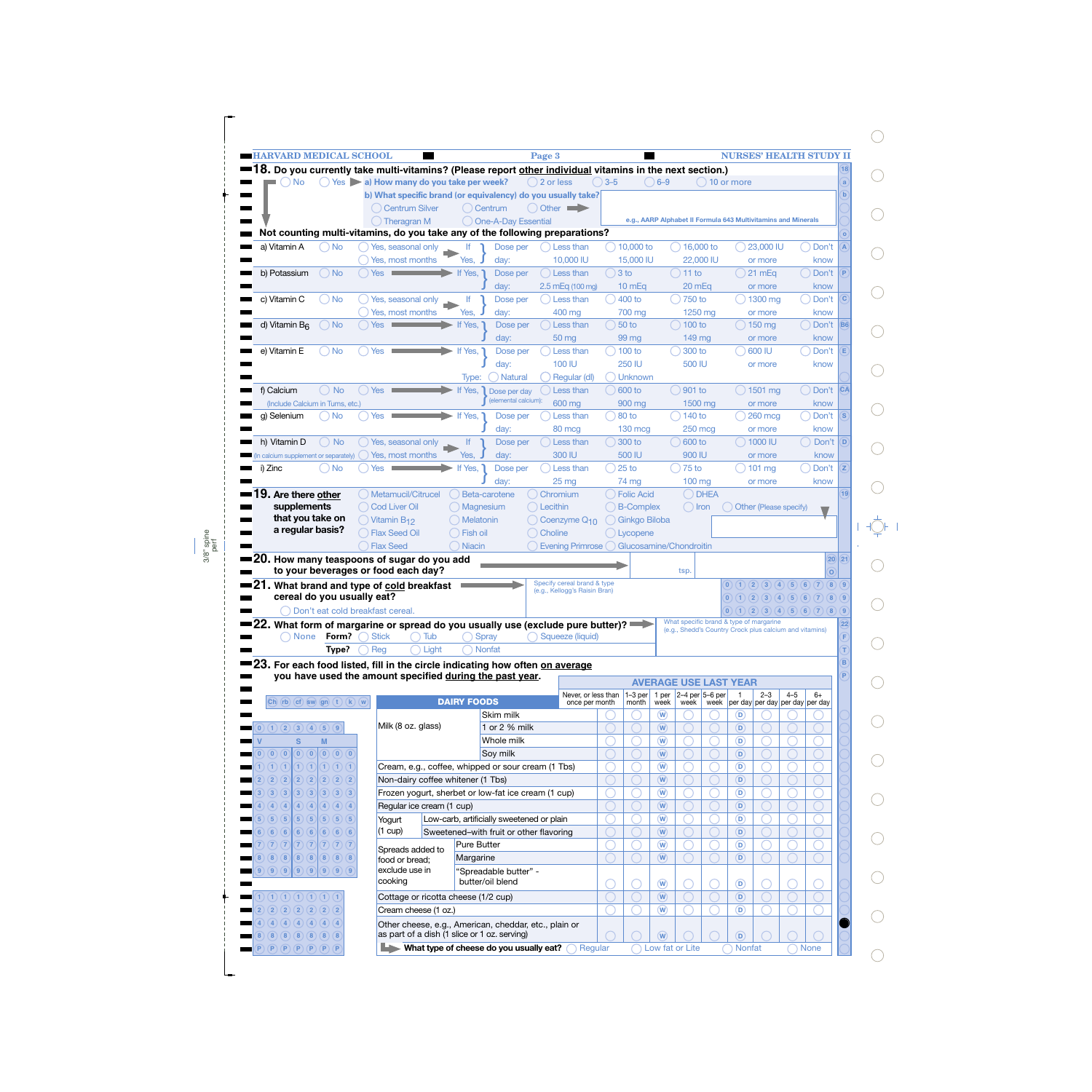### **23.** *(continued)* **For each food listed, fill in the circle indicating how often on average you have a used the amount specified during the past year. P** Never, or less than 1–3 per 2–3 4–5  $6+$ 1 per 1 2–4 per 5–6 per **FRUITS** per day per day once per month month week week week per day per day **Please try to** Raisins (1 oz. or small pack) or grapes (1/2 cup)  $W$   $\vert$   $\cup$   $\vert$   $\vert$   $\vert$   $\vert$   $\vert$   $\vert$   $\vert$ **average your** Prunes or dried plums (6 prunes or 1⁄4 cup) ∩ ∩ **W**  $\vert$  ( )  $\vert$  ( )  $\vert$  (  $\vert$  ) **seasonal use** Prune juice (small glass)  $\sqrt{2}$  $W$   $\vert$   $\cup$   $\vert$   $\vert$   $\vert$   $\vert$   $\vert$   $\vert$   $\vert$ **of foods over** Bananas (1) **W**  $\vert$  ( )  $\vert$  ( )  $\vert$  (  $\vert$   $\vert$ **the entire year.** Cantaloupe (1/4 melon)  $W$   $\vert$   $\cup$   $\vert$   $\vert$   $\vert$   $\vert$   $\vert$   $\vert$   $\vert$ **For example, if** Avocado (1/2 fruit or 1/2 cup)  $\cap$ ∩ ∩ **W**  $\vert$  ( )  $\vert$  ( )  $\vert$  (  $\vert$   $\vert$ **a food such as** Fresh apples or pears (1)  $W$   $\vert$   $\cup$   $\vert$   $\vert$   $\vert$   $\vert$   $\vert$   $\vert$   $\vert$ **cantaloupe is** Apple juice or cider (small glass) **W**  $\vert$  ( )  $\vert$  ( )  $\vert$  (  $\vert$   $\vert$ **eaten 4 times a** Oranges (1) **week during the**  $W$   $\vert$   $\cup$   $\vert$   $\vert$   $\vert$   $\vert$   $\vert$   $\vert$   $\vert$ Orange juice (small glass) Calcium fortified  $\overline{\cap}$  $\sqrt{}$  $\overline{\bigcap}$ **approximate 3 W**  $\vert$  ( )  $\vert$  ( )  $\vert$  (  $\vert$   $\vert$ Regular (not calcium fortified) **months that it is W D in season, then** Grapefruit (1/2) or grapefruit juice (small glass) **W**  $\vert$  ( )  $\vert$  ( )  $\vert$  (  $\vert$   $\vert$ **the average use** Other fruit juices (small glass)  $\omega$   $\Omega$   $\Omega$   $\Omega$ ∩ **would be once**  $\overline{\bigcap}$ Strawberries, fresh, frozen or canned (1/2 cup) **W**  $\vert$  ( )  $\vert$  ( )  $\vert$  (  $\vert$   $\vert$ **per week.** Blueberries, fresh, frozen or canned (1/2 cup) **W D** Peaches or plums (1 fresh or 1/2 cup canned) **W D** Apricots (1 fresh, 1/2 cup canned or 5 dried) **W**  $\vert$  ( )  $\vert$  ( )  $\vert$  (  $\vert$   $\vert$ **d e** Never, or less than 1–3 per 1 per 2–4 per  $5-6$  per 1 2–3 4–5 6+ **VEGETABLES** once per month month week week week per day per day **P** per day per day Tomatoes (2 slices) **W D** Tomato or V-8 juice (small glass)  $\curvearrowright$  $\subset$ ⌒ **W**  $\vert$  ( )  $\vert$  ( )  $\vert$  (  $\vert$   $\vert$ Tomato sauce (1/2 cup) e.g., spaghetti sauce **W**  $\vert$  ( )  $\vert$  ( )  $\vert$  (  $\vert$   $\vert$ Salsa, picante or taco sauce (1/4 cup) **W D** String beans (1/2 cup) ◠ **W**  $\vert$  ( )  $\vert$  ( )  $\vert$  (  $\vert$   $\vert$ Beans or lentils, baked, dried or soup (1/2 cup) **W D** Tofu, soy burger, soybeans, miso or other soy protein **W D** Peas or lima beans (1/2 cup fresh, frozen, canned) **W D** Broccoli (1/2 cup) **W D** Cauliflower (1/2 cup)  $\overline{\frown}$  $\overline{\cap}$  $\overline{\cap}$ **W D** Cabbage or coleslaw (1/2 cup) **W D** Brussels sprouts (1/2 cup)  $\left( \begin{array}{c} \end{array} \right)$ € **W D** Carrots, raw (1/2 carrot or 2–4 sticks) **W D** Carrots, cooked (1/2 cup) or carrot juice (2–3 oz.) ◝ C **W D** Corn (1 ear or 1/2 cup frozen or canned) **W D** Mixed or stir-fry vegetables (1/2 cup), veg. soup (1 cup) ◠ C **W D** Yams or sweet potatoes (1/2 cup) **W D** Dark orange (winter) squash (1/2 cup) **W D** Eggplant, zucchini or other summer squash (1/2 cup) **W D** Kale, mustard greens or chard (1/2 cup)  $\bigcap$ ∩ **W D** Spinach, cooked (1/2 cup) **W D** Spinach, raw as in salad (1 cup) **W D** Iceberg or head lettuce (1 serving) **W D** Romaine or leaf lettuce (1 serving) **W D** Celery (2–3 sticks) **W D** Peppers: green, yellow or red (3 slices) **W D** Onions as a garnish or in salad (1 slice) **W D** Onions as a cooked vegetable, rings or soup (1/2 cup) **W D** Never, or less than  $1-3$  per 1 per 1 2–3 4–5  $6+$ 5–6 per 2–4 per **EGGS, MEAT, ETC.** once per month month week week week **P** per day per day per day per day Omega-3 fortified including yolk **W D** Eggs  $(1)$  Regular eggs including yolk **W D** Beef or pork hot dogs (1) **W D** Chicken or turkey hot dogs or sausage (1)  $W \cap \bigcup_{i=1}^n A_i$ Chicken/turkey sandwich or frozen dinner **W D** Other chicken or turkey, with skin (3 oz.) **W D**

**W D**  $W \cap \bigcap_{i=1}^n A_i$ 

Other chicken or turkey, without skin (3 oz.)- including ground

Bacon (2 slices)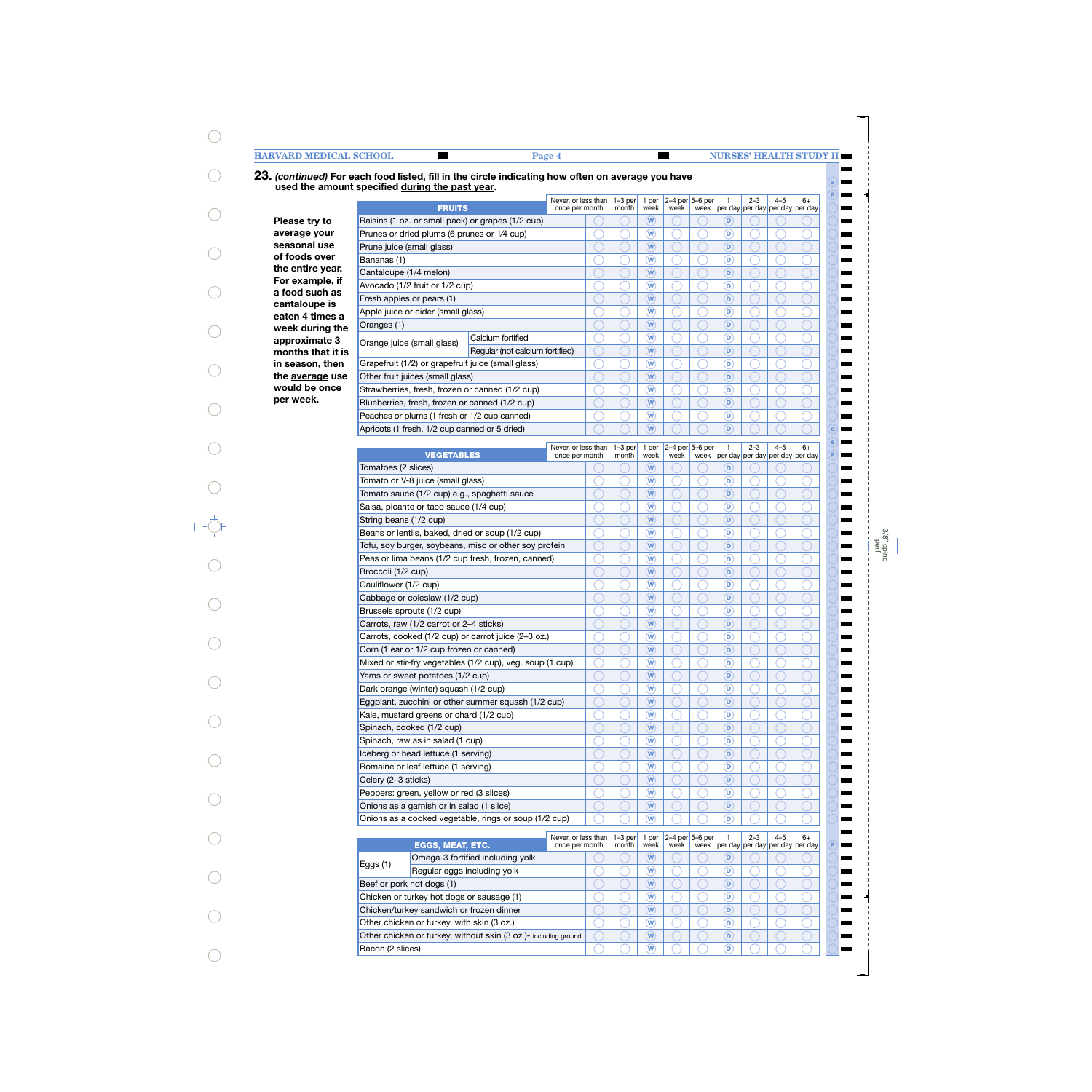| <b>HARVARD MEDICAL SCHOOL</b>      |                             |                                                    |                                                                                                   | Page 5                                |  |                          |                                      |      |                           |                                     |         |         | <b>NURSES' HEALTH STUDY II</b>                       |              |
|------------------------------------|-----------------------------|----------------------------------------------------|---------------------------------------------------------------------------------------------------|---------------------------------------|--|--------------------------|--------------------------------------|------|---------------------------|-------------------------------------|---------|---------|------------------------------------------------------|--------------|
|                                    |                             | used the amount specified during the past year.    | 23. (continued) For each food listed, fill in the circle indicating how often on average you have |                                       |  |                          |                                      |      |                           |                                     |         |         |                                                      | $\mathbf{b}$ |
|                                    |                             |                                                    | <b>EGGS, MEAT, ETC.</b>                                                                           | Never, or less than<br>once per month |  | $1-3$ per 1 per<br>month | week                                 | week | $2-4$ per 5-6 per         |                                     | $2 - 3$ | $4 - 5$ | $6+$<br>week   per day   per day   per day   per day | P            |
|                                    |                             |                                                    | Salami, bologna, or other processed meat sandwiches                                               |                                       |  |                          | (w)                                  |      |                           | D)                                  |         |         |                                                      |              |
|                                    |                             |                                                    | Other processed meats, e.g., sausage, kielbasa,                                                   |                                       |  |                          |                                      |      |                           |                                     |         |         |                                                      |              |
|                                    |                             | etc. (2 oz. or 2 small links)                      |                                                                                                   |                                       |  |                          | $\mathbf{\widehat{w}}$               |      |                           | $\circledcirc$                      |         |         |                                                      |              |
|                                    |                             | Lean or extra lean                                 |                                                                                                   |                                       |  |                          | $\left(\mathbf{W}\right)$            |      |                           | D)                                  |         |         |                                                      |              |
|                                    |                             | Hamburger (1 patty)                                | Regular                                                                                           |                                       |  |                          | $\left(\mathbf{W}\right)$            |      |                           | $\circ$                             |         |         |                                                      |              |
|                                    |                             |                                                    | Beef, pork, or lamb as a sandwich or mixed dish,                                                  |                                       |  |                          |                                      |      |                           |                                     |         |         |                                                      |              |
|                                    |                             |                                                    | e.g., stew, casserole, lasagna, frozen dinners, etc.                                              |                                       |  |                          | $\left(\widehat{\mathsf{W}}\right)$  |      |                           | $\left( \textbf{D}\right)$          |         |         |                                                      |              |
|                                    |                             |                                                    | Pork as a main dish, e.g., ham or chops (4-6 oz.)                                                 |                                       |  |                          | $\left(\widehat{\mathbf{W}}\right)$  |      |                           | $\circledcirc$                      |         |         |                                                      |              |
|                                    |                             |                                                    | Beef or lamb as a main dish, e.g., steak, roast (4-6 oz.)                                         |                                       |  |                          | $\left(\mathbf{W}\right)$            |      |                           | D)                                  |         |         |                                                      |              |
|                                    |                             | Canned tuna fish (3-4 oz.)                         |                                                                                                   |                                       |  |                          | $\left(\overline{\mathbf{W}}\right)$ |      |                           | $\circledcirc$                      |         |         |                                                      |              |
|                                    |                             | Breaded fish cakes, pieces, or fish sticks         |                                                                                                   |                                       |  |                          |                                      |      |                           |                                     |         |         |                                                      |              |
|                                    |                             | (1 serving, store bought)                          |                                                                                                   |                                       |  |                          | $\left(\widehat{\mathsf{W}}\right)$  |      |                           | $\circledR$                         |         |         |                                                      |              |
|                                    |                             | Shrimp, lobster, scallops as a main dish           |                                                                                                   |                                       |  |                          | $\left(\overline{\mathbf{W}}\right)$ |      |                           | $\circ$                             |         |         |                                                      |              |
|                                    |                             | sardines, bluefish, swordfish (3-5 oz.)            | Dark meat fish, e.g., tuna steak, mackerel, salmon,                                               |                                       |  |                          |                                      |      |                           |                                     |         |         |                                                      |              |
|                                    |                             |                                                    |                                                                                                   |                                       |  |                          | $\left(\widehat{\mathsf{W}}\right)$  |      |                           | $\left( \textbf{D}\right)$          |         |         |                                                      |              |
|                                    |                             |                                                    | Other fish, e.g., cod, haddock, halibut (3-5 oz.)                                                 |                                       |  |                          | $\left(\overline{\mathbf{W}}\right)$ |      |                           | $\circ$                             |         |         |                                                      |              |
|                                    |                             |                                                    |                                                                                                   | Never, or less than                   |  | $1-3$ per                | 1 per                                |      | $2-4$ per $5-6$ per       | $\overline{1}$                      | $2 - 3$ | $4 - 5$ | $6+$                                                 |              |
|                                    |                             |                                                    | <b>BREADS, CEREALS, STARCHES</b>                                                                  | once per month                        |  | month                    | week                                 | week |                           |                                     |         |         | week   per day   per day   per day   per day         |              |
|                                    |                             | Cold breakfast cereal (1 serving)                  |                                                                                                   |                                       |  |                          | $(\mathsf{W})$                       |      |                           | D)                                  |         |         |                                                      |              |
|                                    |                             | Cooked oatmeal/cooked oat bran (1 cup)             |                                                                                                   |                                       |  |                          | $\left(\widehat{\mathbf{W}}\right)$  |      |                           | (D)                                 |         |         |                                                      |              |
|                                    |                             | Other cooked breakfast cereal (1 cup)              |                                                                                                   |                                       |  |                          | $\left(\mathbf{W}\right)$            |      |                           | D)                                  |         |         |                                                      |              |
|                                    | <b>Bread</b>                |                                                    | White bread, including pita                                                                       |                                       |  |                          | $\left(\widehat{\mathbf{W}}\right)$  |      |                           | $\circledcirc$                      |         |         |                                                      |              |
|                                    |                             | Rye/Pumpernickel<br>$(1 \text{ slice})$            |                                                                                                   |                                       |  |                          | $\overline{w}$                       |      |                           | D)                                  |         |         |                                                      |              |
|                                    |                             |                                                    | Whole wheat, oatmeal, other whole grain                                                           |                                       |  |                          | $\left(\widehat{\mathbf{W}}\right)$  |      |                           | $\circledcirc$                      |         |         |                                                      |              |
|                                    |                             |                                                    | Crackers, regular or lowfat (6) e.g., Triscuits, Ritz                                             |                                       |  |                          | $\left(\widehat{\mathsf{W}}\right)$  |      |                           | D)                                  |         |         |                                                      |              |
|                                    |                             | Bagels, English muffins, or rolls (1)              |                                                                                                   |                                       |  |                          | $\left(\widehat{\mathbf{W}}\right)$  |      |                           | $\circledcirc$                      |         |         |                                                      |              |
|                                    |                             | Muffins or biscuits (1)                            |                                                                                                   |                                       |  |                          | $\left(\widehat{\mathsf{W}}\right)$  |      |                           | $\mathbf{D}$                        |         |         |                                                      |              |
|                                    |                             | Pancakes or waffles (2 small pieces)               |                                                                                                   |                                       |  |                          | $\left(\widehat{\mathbf{W}}\right)$  |      |                           | $\circledcirc$                      |         |         |                                                      |              |
|                                    |                             | Brown rice (1 cup)                                 |                                                                                                   |                                       |  |                          | $\left(\widehat{\mathsf{W}}\right)$  |      |                           | $\mathbf{D}$                        |         |         |                                                      |              |
|                                    |                             | White rice (1 cup)                                 |                                                                                                   |                                       |  |                          | $\circledR$                          |      |                           | $\circledcirc$                      |         |         |                                                      |              |
|                                    |                             |                                                    | Pasta, e.g., spaghetti, noodles, couscous, etc. (1 cup)                                           |                                       |  |                          | $\circledR$<br>$\overline{w}$        |      |                           | $\mathbf{D})$<br>$\overline{\circ}$ |         |         |                                                      |              |
|                                    |                             | Tortillas (2)<br>French Fries (6 oz. or 1 serving) |                                                                                                   |                                       |  |                          | $\widehat{w}$                        |      |                           | $\mathbf{D}$                        |         |         |                                                      |              |
|                                    |                             |                                                    | Potatoes, baked, boiled (1) or mashed (1 cup)                                                     |                                       |  |                          | $\circledR$                          |      |                           | $^\circledR$                        |         |         |                                                      |              |
|                                    |                             |                                                    | Potato chips or corn/tortilla chips (small bag or 1 oz.)                                          |                                       |  |                          | $\circledR$                          |      |                           | $\mathbf{D}$                        |         |         |                                                      |              |
|                                    |                             | Pizza (2 slices)                                   |                                                                                                   |                                       |  |                          | $\widehat{(\mathsf{W})}$             |      |                           | $^\circ$                            |         |         |                                                      |              |
|                                    |                             |                                                    |                                                                                                   |                                       |  |                          |                                      |      |                           |                                     |         |         |                                                      |              |
|                                    |                             |                                                    | <b>BEVERAGES</b>                                                                                  | Never, or less than<br>once per month |  | $1-3$ per<br>month       | 1 per<br>week                        | week | 2-4 per $5-6$ per<br>week | $\mathbf{1}$                        | $2 - 3$ | $4 - 5$ | $6+$<br>per day per day per day per day              |              |
| <b>CARBONATED</b>                  |                             | Low-calorie beverage with caffeine,                |                                                                                                   |                                       |  |                          |                                      |      |                           |                                     |         |         |                                                      |              |
| <b>BEVERAGES</b>                   | Low-Calorie<br>(sugar-free) | e.g., Diet Coke, Diet Mt. Dew                      |                                                                                                   |                                       |  |                          | $\circled{w}$                        |      |                           | $^\circledR$                        |         |         |                                                      |              |
| Consider the                       | types                       |                                                    | Other low-cal bev. without caffeine, e.g., Diet 7-Up                                              |                                       |  |                          | $\circledR$                          |      |                           | $\circledcirc$                      |         |         |                                                      |              |
| serving size as<br>1 glass, bottle |                             |                                                    | Carbonated beverage with caffeine & sugar,                                                        |                                       |  |                          |                                      |      |                           |                                     |         |         |                                                      |              |
| or can for these                   | Regular                     |                                                    | e.g., Coke, Pepsi, Mt. Dew, Dr. Pepper                                                            |                                       |  |                          | $\circledR$                          |      |                           | $^\copyright$                       |         |         |                                                      |              |
| carbonated<br>beverages.           | types (not<br>sugar-free)   |                                                    | Other carbonated beverage with sugar,                                                             |                                       |  |                          |                                      |      |                           |                                     |         |         |                                                      |              |
|                                    |                             |                                                    | e.g., 7-Up, Root Beer, Ginger Ale, Caffeine-Free Coke                                             |                                       |  |                          | $\circledast$                        |      |                           | $\circledcirc$                      |         |         |                                                      |              |
| OTHER BEVERAGES                    |                             |                                                    | Other sugared beverages: Punch, lemonade, sports                                                  |                                       |  |                          |                                      |      |                           |                                     |         |         |                                                      |              |
|                                    |                             |                                                    | drinks, or sugared ice tea (1 glass, bottle, can)                                                 |                                       |  |                          | $\circledR$                          |      |                           | $\large{\textsf{D}}$                |         |         |                                                      |              |
|                                    |                             | Beer, regular (1 glass, bottle, can)               |                                                                                                   |                                       |  |                          | $\circledast$                        |      |                           | $^\copyright$                       |         |         |                                                      |              |
|                                    |                             |                                                    | Light Beer, e.g., Bud Light (1 glass, bottle, can)                                                |                                       |  |                          | $\widehat{\mathsf{w}}$               |      |                           | $\mathbf{D}$                        |         |         |                                                      |              |
|                                    |                             | Red wine (5 oz. glass)                             |                                                                                                   |                                       |  |                          | $\circledR$                          |      |                           | $^\copyright$                       |         |         |                                                      |              |
|                                    |                             | White wine (5 oz. glass)                           |                                                                                                   |                                       |  |                          | $\widehat{\mathsf{w}}$               |      |                           | $\mathbf{D}$                        |         |         |                                                      |              |
|                                    |                             |                                                    | Liquor, e.g., vodka, gin, etc. (1 drink or shot)                                                  |                                       |  |                          | $\widehat{(\mathsf{W})}$             |      |                           | $^\copyright$                       |         |         |                                                      |              |
|                                    |                             |                                                    | Water: bottled, sparkling, or tap (8 oz. cup)                                                     |                                       |  |                          | $\circledR$                          |      |                           | $\mathbf{D}$                        |         |         |                                                      |              |
|                                    |                             |                                                    | Herbal tea or decaffeinated tea (8 oz. cup)                                                       |                                       |  |                          | $\circledR$                          |      |                           | $^\copyright$                       |         |         |                                                      |              |
|                                    |                             |                                                    |                                                                                                   |                                       |  |                          |                                      |      |                           |                                     |         |         |                                                      |              |
|                                    |                             |                                                    | Tea with caffeine (8 oz. cup), including green tea                                                |                                       |  |                          | $\circledR$                          |      |                           | $\mathbf{D}$                        |         |         |                                                      |              |
|                                    |                             | Decaffeinated coffee (8 oz. cup)                   |                                                                                                   |                                       |  |                          | $\widehat{(\mathsf{W})}$             |      |                           | $^\copyright$                       |         |         |                                                      |              |

3/8" spine perf